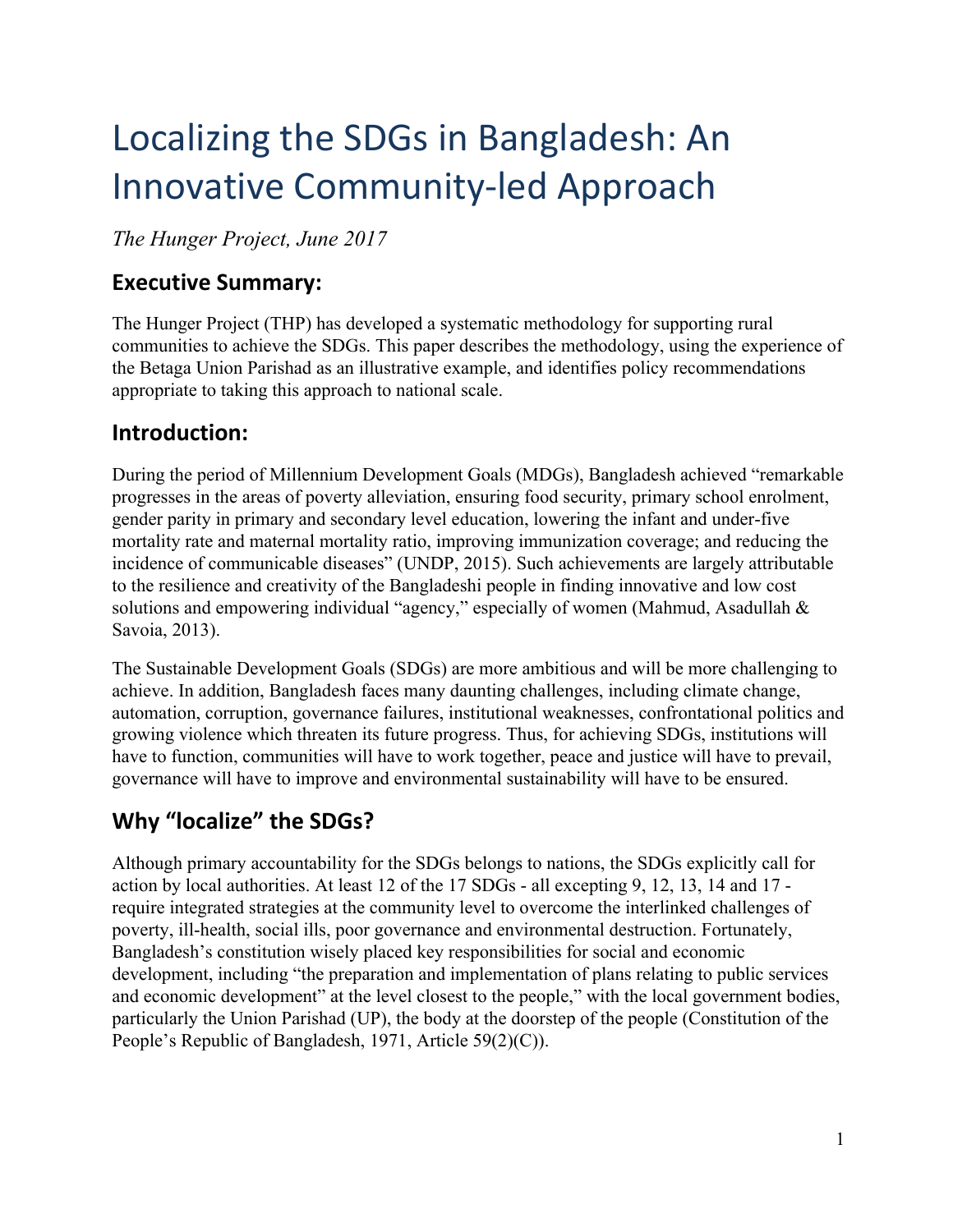This constitutional mandate makes it imperative that Bangladesh localize the SDGs – that is, it must equip the UPs with the skills and resources to analyze their local situation, set priorities for each of the relevant SDGs, and track and report their progress.

The Local Government (UP) Act of 2009 strengthens local government by incorporating global best practices for direct participation by active citizens in planning and social accountability, through ward shava for participatory planning, citizen charter, open budget meetings and annual reporting.

**SDG 16 – the goal that makes all goals possible –** explicitly calls for "peaceful and inclusive societies for sustainable development, provide access to justice for all and build effective, accountable and inclusive institutions *at all levels*" (which includes the community level). Target 16.7 is to "ensure responsive, inclusive, participatory and representative decision-making at all levels." Goal 16 is therefore the crown-jewel of the SDGs and the achievement of other goals depends on it.

SDG Target 16.7 *requires* citizen voice in decision making, which for most citizens can only effectively happen at the UP and village levels. (Coonrod, 2016).

# **Achieving SDGs in light of SDG 16**

The Hunger Project-Bangladesh (THP), which played a role in pioneering the reforms incorporated in the 2009 UP Act, has set itself the task of working in partnership with local government to develop a package of community mobilization and capacity-building interventions known as the "SDG Union Strategy" to demonstrate how fully implementing the Act can achieve the SDGs. THP has been demonstrating the working of this innovative model in 185 Unions, 61 of which are supported by BRAC, as a low-cost and sustainable means of achieving SDGs.

The SDG Union Strategy calls for a partnership between: (1) the people, (2) their elected representatives at the local level, (3) a civil society created from the ground up, and (4) the government functionaries responsible for delivering services to the grassroots. These stakeholders are brought together by a shared vision to achieve SDGs at the Union level.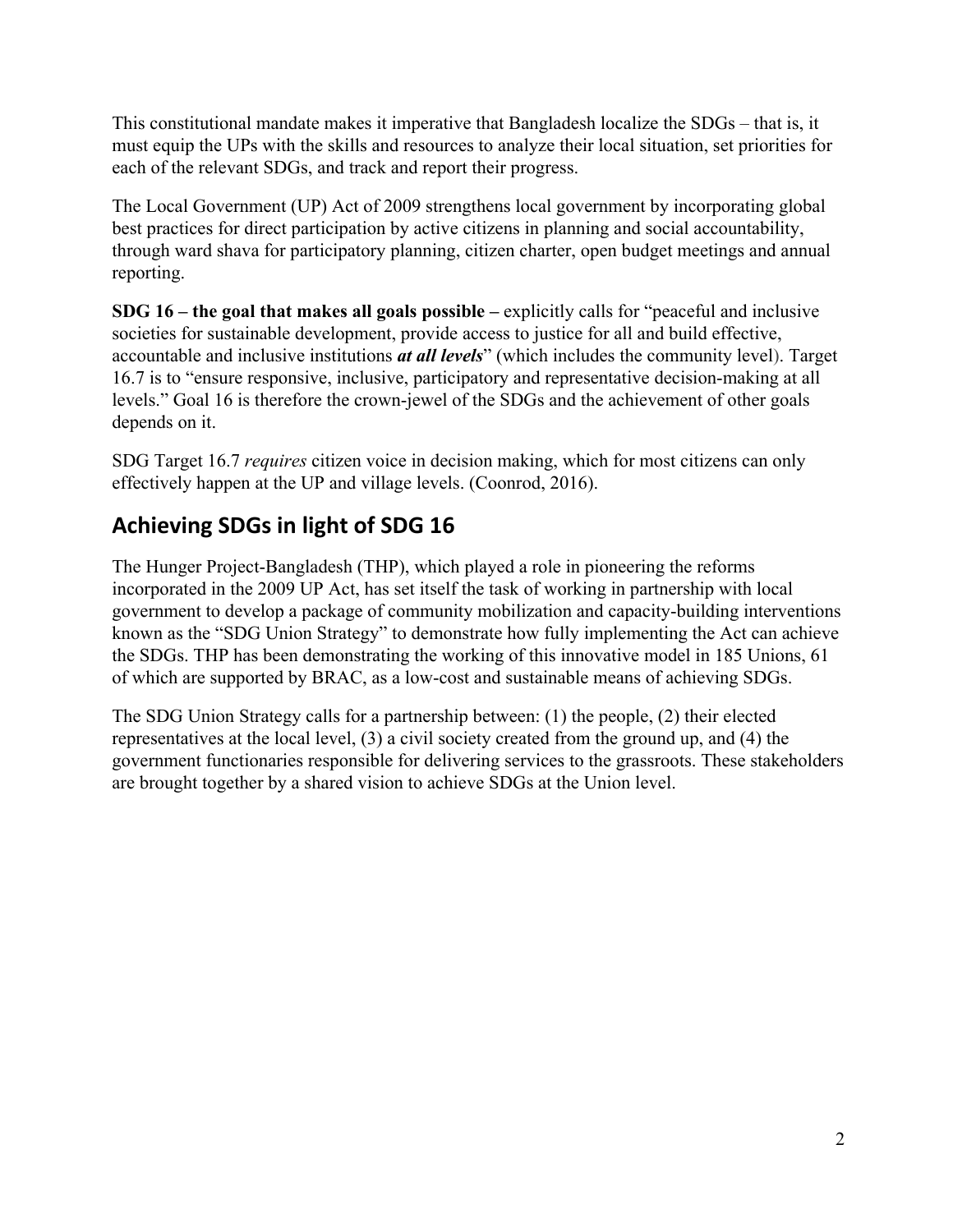

#### **Figure 1: The Community-Led SDG Union Model**

**Role of the people.** People in SDG Unions, including women and youth, are awakened and mobilized to make them active as citizens and take action to achieve SDGs. Mobilization of people creates "social capital," which can make up for lack of "financial capital," and can be used for solving many social problems through social movements and social resistance. Community members carry out various campaigns to combat social ills such as child marriage, violence against women, substance abuse, and environmental degradation. Using the Participatory Action Research (PAR) methodology, the poorest of the poor are also mobilized to become "barefoot researchers" to identify the causes of their poverty, form "self-help groups" and take other action necessary to end their own hunger and poverty. Mobilization of the poor is designed to ensure that no one is left behind, which is an inspiring aspiration of SDGG.

**Role of the UP representatives.** UP representatives, receiving both statutory and transformational training, provide catalytic leadership not only to mobilize people, but also to ensure that the services people are entitled to actually reach them. UPs belonging to the SDG Unions sign an MoU to make the achievement of SDGS their priority, make the entire UP body functional, make standing committees effective and ensure social justice. The UP works in partnership with the citizens to hold Ward Shavas, Open Budget Meetings and prepare Five-Year Plans.

**Role of the local civil society.** Civil society is built up at the Union level, and consists of approximately 150 trained volunteers, including **Animators, Women Leaders, Youth Leaders, PAR facilitators, champions for good governance** and **Peace Ambassadors**. The members of the civil society on the one hand act as watchdog over the UPs and at the same time work in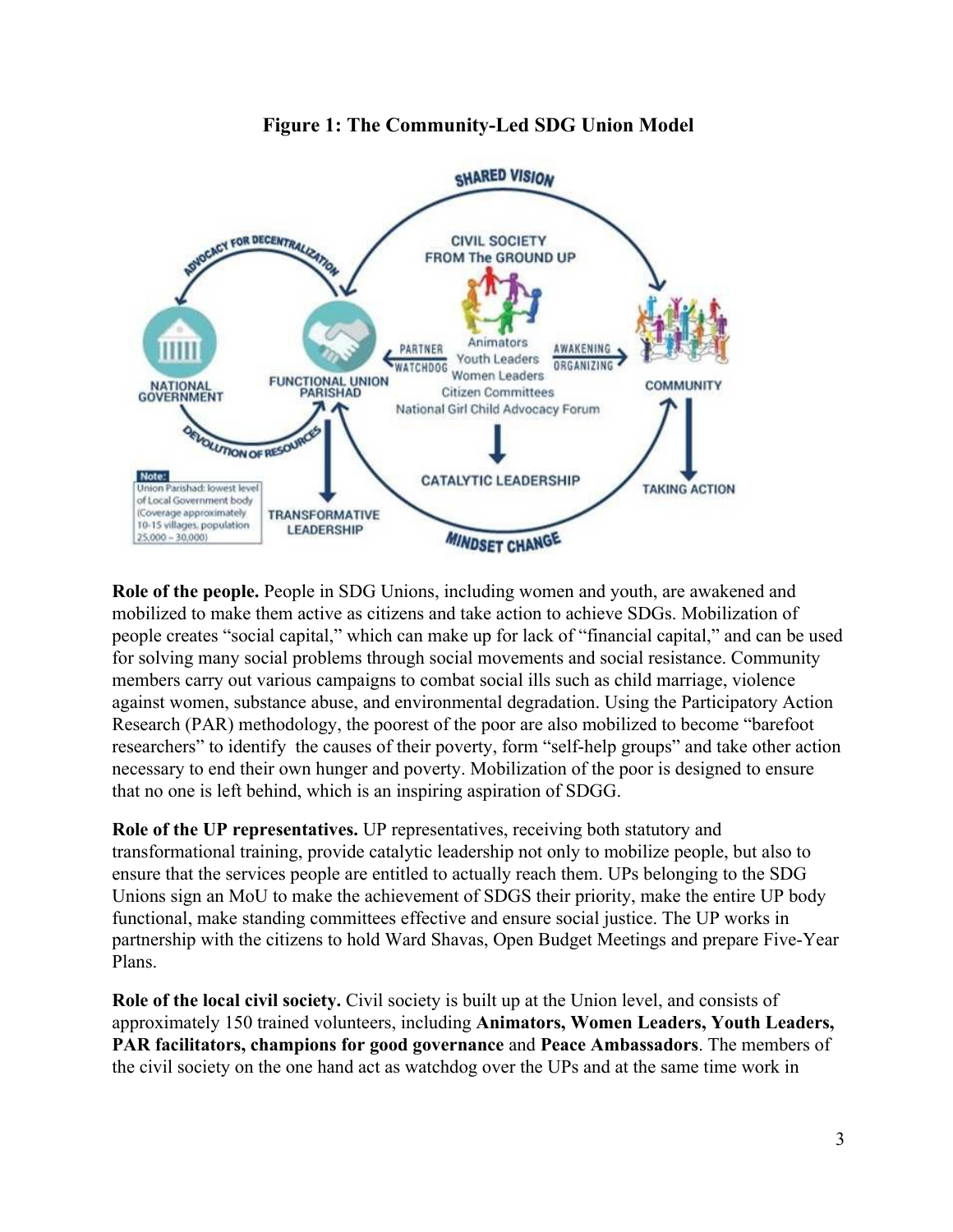partnership with them. They also empower and mobilize the community members to ensure inclusivity and arrange skills training to help them become authors of their own future.

**Role of the government functionaries.** Local level government functionaries work with the community members to give them *access* to the available government services, make those services *affordable* and deliver those with *accountability* so that an "enabling environment" is created for people to succeed (THP, 1994).

These four stakeholders, working together, constitute a **Community-led Development Approach** to achieve the SDGs (Coonrod, 2016). A recent study by four professors of Columbia, Princeton and Cambridge Universities, published in the **Proceedings of the National Academy of Sciences of the USA**, found that "community trust," created through this approach in our working area, positively affect the poor's economic decision making and thereby their poverty (Jachimowicz, Chafik, Munrat, Prabhu, & Weber, 2017). In addition to achieving better lives, one unique contribution of this "whole society" approach is **peace** at the local level since people working together transcend their differences and diminish conflicts (Majumdar, 2014).

# **Process of creating an SDG Union**

The work of creating an SDG Union begins through **transforming the mindset.** For the citizens of Bangladesh who live in conditions of poverty, meaningful participation in decision-making seems like an impossible dream. For government functionaries operating within highly centralized, top-down ministries, the concept of direct accountability to citizens seems like an impractical nuisance. However, countries that have successfully implemented bottom-up planning and social accountability have found that it must begin with a profound shift in mindset of both functionaries and residents, from "benefactor/beneficiary" to "public servant/active citizen." To achieve this, the SDG Union Strategy begins with a "Vision, Commitment and Action" workshop and the training of approximately 150 grassroots volunteer animators and other volunteers in each Union committed and skilled in facilitating bottom-up development.

**Village Development Committees – Building Civil Society from the Bottom Up. Exercising** citizen voice is a collective process; active citizens from each segment of society (women, youth, the ultra-poor) must form community-based self-help groups to make their voices heard, and must work together to put forward a concise set of shared priorities. In addition to the body of Animators, the SDG Union Strategy trains Women Leaders, Youth Leaders, champions of good governance and girl's rights, and PAR facilitators who create groups among the ultra-poor. The leaders of each of these village groups meet together as a Village Development Committee (VDC) to coordinate activities.

**Transforming Gender Relations.** The SDG principle of "No One Left Behind" has special meaning in rural Bangladesh, where adolescent girls and women often are not permitted to participate in public life. Trained Women Leaders from the village therefore organize "court yard" meetings where all family members can participate and discuss sensitive issues, such as halting domestic violence including child marriage, keeping girls in school, good nutrition and other human rights.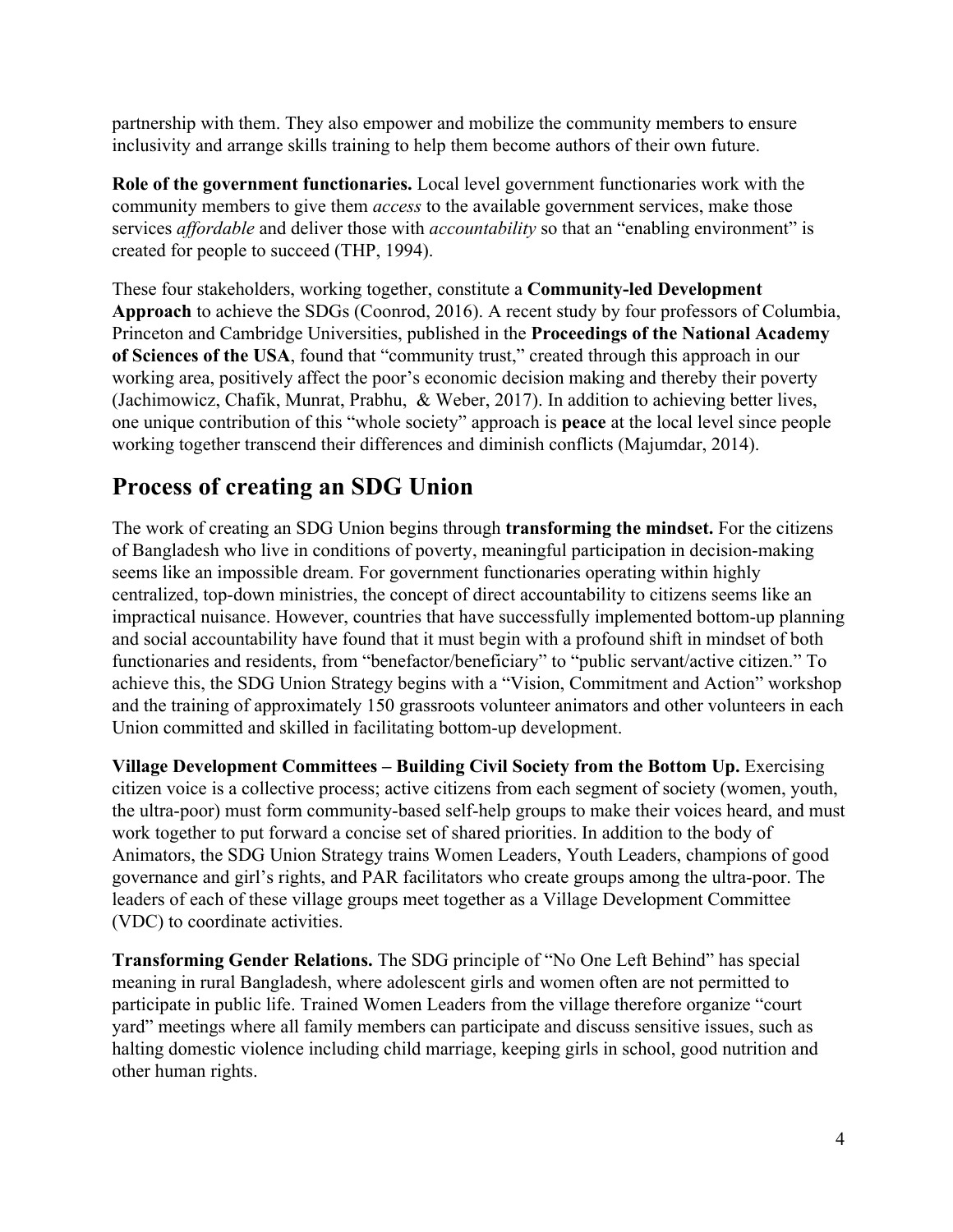**Active Partnership with Local Government.** UP representatives and functionaries participate in a five-day training that both transforms their mindset and provides them with statutory information, especially on implementing the bottom-up reforms of the 2009 UP Act. Based on this new approach, the UP:

- Works in partnership with the VDCs to mobilize participation in Ward Shava for generating awareness of service standards under the **Citizen Charter**, and setting local priorities.
- Makes Standing Committees Functional by including trained volunteers and other interested citizens.
- Develops and publishes a 5-year plan based on ward shava input.
- Launches mass action campaigns to achieve goals in the plan.
- Reports annually through Open Budget Meetings and on progress on the plan.

**Sustaining Peace and Social Harmony.** The recent rise in violence, often exploiting religious and ethnic differences in hopes of partisan gains, is one of the greatest threats to progress on all the SDGs, and is central to SDG 16. For this reason, the SDG Union Strategy has begun creating Peace Facilitator Groups and training local Peace Ambassadors who can analyze the local situation and carry out actions that promote peace and social harmony. The Peace Ambassadors and other volunteers lead **Citizenship and Social Harmony** workshops to promote civic rights and responsibilities and peace at the local level. In 10 Upazilas, this process has resulted in the three major parties signing a **Code of Conduct** for peaceful resolution of any differences, collective action to halt violent extremism and promote pluralism to address identity-based prejudice.

# **Betaga Union: An Illustration of SDG Union in the Making**

The Hunger Project has put into practice its innovative Community-led SDG Union model in 185 Unions, one of which is Betaga Union of Fakirhat Upazila of Bagerhat district. Betaga Union has 12 villages and population of 16,280, of which 8,120 are female and 8,160 are male. The literacy rate of the Union is 83%. The Union has four high schools and nine primary schools. Source of income of 56% of the people of the Union are from agriculture, followed by 18% from business, 4% from government service, 6% from non-government service, 7% from fisheries and poultry and 9% from daily labour.

The Union Parishad is an elected body of 13 individuals – elected for a five year term –headed by the Chairman. Swapan Das is the Chairman and he was elected five times in a row, which is very rare in Bangladesh. He has a Bachelor of Science degree and he was qualified to be a government bureaucrat but opted instead to engage in public service. He was picked as best Chairmen three times nationally and 13 times in the district and received many awards for his outstanding public service.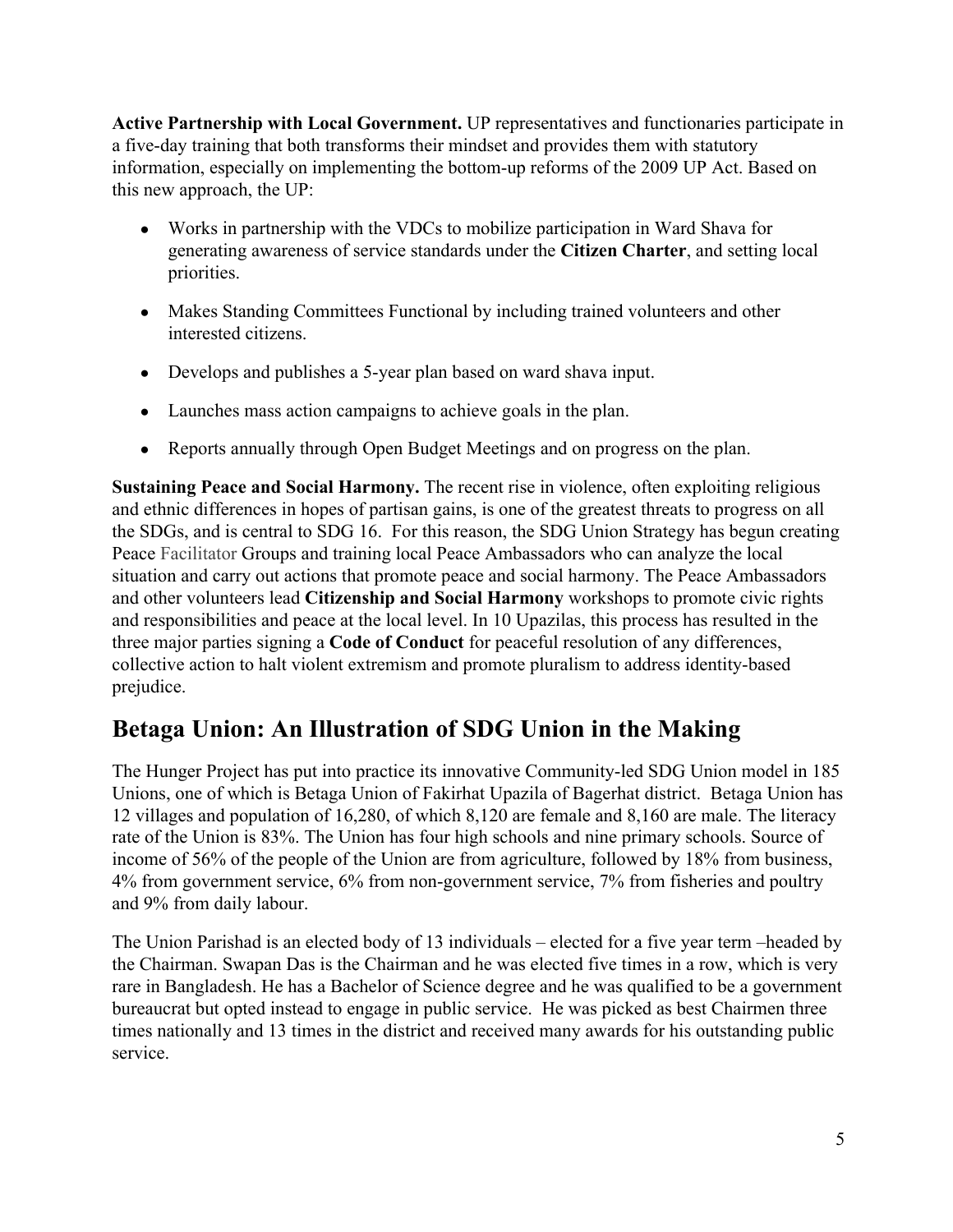In 2003, Swapan Das took the 5-day Animators training of THP in Dhaka, which helped him take a stand to end hunger and poverty of his Union. In the following year, he had an opportunity to go to West Bengal and Kerala to see the workings of Gram Panchayat there with a group of other Chairmen and Members trained by THP. After returning from India, he organized an Animators training in his Union, offered by THP, to create a group of volunteers in order to put into practice the ideas of Gram Shava – the village assembly – to promote inclusive decision making and mobilize the people of the Union.

In 2010, THP launched its MDG Union Strategy, aimed at forging a partnership between the people, the UP representatives, a local civil society and government functionaries to make concentrated and integrated efforts beginning in an initial set of 110 Unions, including Betaga to help achieve the MDGs. Swapan Das signed a MoU with THP, in which he, on behalf of his Parishad, expressed commitment to work toward achieving MDGs, and THP committed to assist in this process without providing any financial resources.

As part of this effort, a group of volunteers were trained in Betaga. At present, Betaga Union has 253 Animators, of which 129 are female and 124 male 124, and 36 Women Leaders. The Union also has 177 Youth Leaders, of which 55 are female and 122 are male and 18 Girl Child Advocacy Group members. Betaga also has a committee of respected citizens championing good and effective governance. THP trained a total over 500 volunteers, some of whom already moved out of the area, and they constitute the civil society at the local level. These volunteers help organize the Ward Shavas and Open Budget Meetings to ensure the transparency and accountability of the Union Parishad. They also work closely with the elected representatives in mobilizing the people and carry out campaigns on various social issues.

**UP Chairman Mr. Swapan Das says**: "I am an Animator, trained by The Hunger Project – an organization committed to end hunger and poverty by unleashing the human spirit. In Betaga Union there are many other animators and volunteers who work with the UP body to achieve SDGs. I have learned from THP, particularly from its Country Director the concept of "social capital," which comes from the mobilized efforts of the people, the importance of participatory decision making and to think outside the box to become successful."

The volunteers mobilized other community members, especially women to form self-help groups. There are now nine such groups with collective savings of Tk. 3,07,522, which they use to loan out to each other. They also meet regularly to identify the actions they need to take to improve their lives and also deal with the issues, such as violence against women, child marriage, dowry and other social ills.

The volunteers, coming from all 12 villages, formed 12 Village Development Committees comprised of 245 member, of which 143 are male and 92 female. THP has no staff in Betaga Union other than a paid volunteer overseeing two UPs. The paid volunteers' job is to keep other volunteers active and keep track of their work.

As part of their activism, the volunteers in the last 5 months (January – May 2017), for example, engaged in the following activities: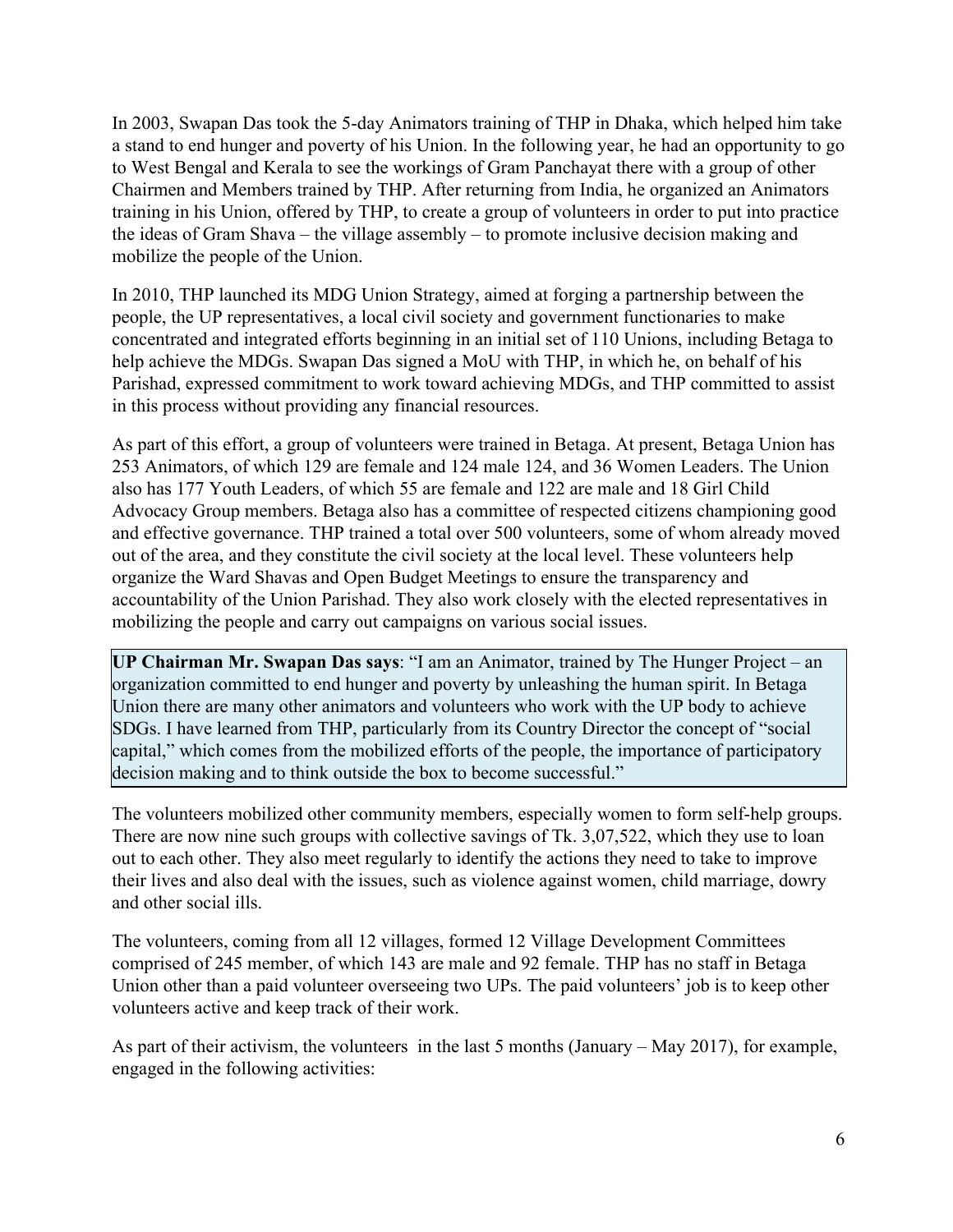- Conducted 12 **Citizenship and Social Harmony** workshops;
- Held nine **Vision, Commitment and Action** (VCA) workshops with more than five hundred participants;
- Held 12 village development planning workshops with Village Development Committees;
- Youth Ending Hunger members organized `safe school campaign program for girls,' in which 637 students participated;
- A PAR workshop was conducted with 17 women facilitators;
- Campaigns organized to ensure birth registration of 112 female and 45 male citizens;
- Courtyard meetings were held on nutrition and health issues with 133 female and 14 male participants;
- Organized 18 campaigns in schools for the prevention of dropouts from school where 185 female and 53 men students took part;
- Twelve meetings were held with 107 participants to create awareness regarding vaccination of pregnant mothers;
- Seventeen meetings were held on safe sanitation where 166 female and 48 male took part;
- Twenty five meetings were held on prevention of child marriage where 278 female and 103 male were present;
- In addition, the Ward Shava, Union Development Planning Meeting, Union Development Co-ordination Committee Meeting, pre-budget meeting and Open Budget Meeting were held during this period, in which the volunteers were involved.

In addition to THP volunteers , other government and non-government organizations, such as CSS, JJS, BRAC are active in Betaga. The World Bank funded LGSP project and other government departments provide very useful support to the Union Parishad and the people of the Union.

In Bangladesh, Union Parishads are usually Chairman-centred institutions, with the other twelve members usually playing very minor roles. Betaga is an exception where all the members of the UP body are active and function as a collective body. All the UP representatives received a Special Animators training from THP and they also work closely with other THP trained volunteers who form the civil society from the ground up.

In Bangladesh, Union Parishads have 13 Standing Committees (ST), the effectiveness of which are essential for improving the lives of the people. However, in reality such Committees are usually formed in name only. In Betaga, THP volunteers and interested community members with relevant experiences were inducted into the STs to ensure their effectiveness. STs in Betaga not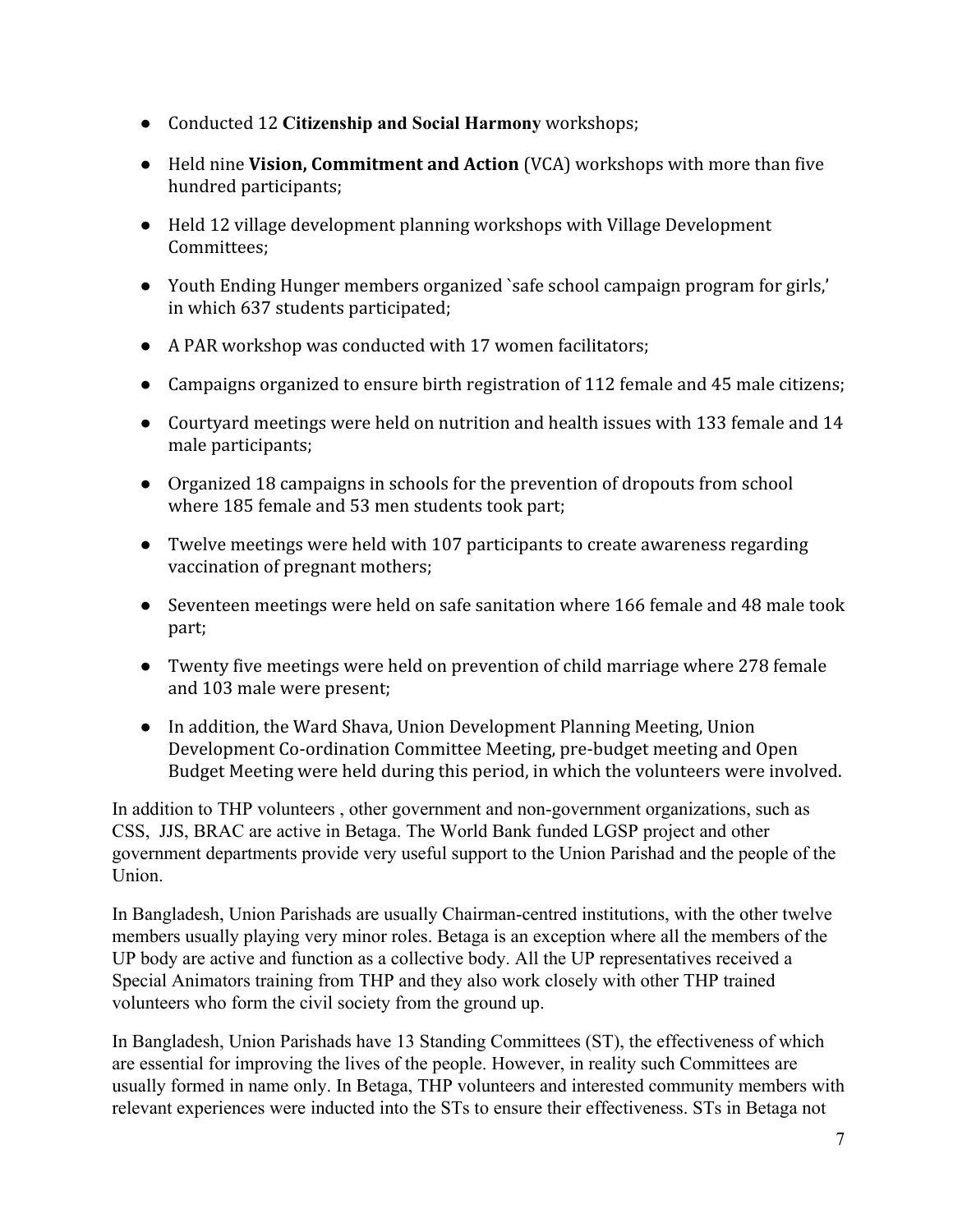only make recommendations to the UP body for decisions, but also monitor the functioning of schools, health clinics and other important activities within the Unions. In addition to the existing 13 STs, the Betaga Union Parishad formed another ST designed to cater to the special needs of the persons with disabilities. The activism, dedication and effectiveness of its STs makes Betaga different from other UPs in Bangladesh.

**Animators Training Inspired Krishna Das to Create Self-help Group.** Krisna Das, a housewife, participated in the 1,784<sup>th</sup>Animator Training held in 2011 in Betaga UP. Through the training, her mindset changed. She developed the commitment and confidence to take action improve her own conditions and conditions of the people around her. Her dream was to have her son become an agriculture engineer, but it seemed an impossible dream as they were not well off.

Krishna formed her self-help group, named Samata Nari Unnayan Samity, in June 2012 with 20 other women, and to date they have saved Tk. 51,000, which they now give out as loans to their members. Several women have already taken loans with very low interest rates. They started initiatives such as sewing, dairy, and poultry farming. They have become a formidable group aspiring to initiate big income generating projects.

In the last few years, Krisna started vegetable gardening, poultry, and fisheries projects to increase her income. Her son was recently admitted to Patuakhali Agricultural University. She has found a way to pay for her child's education. This has inspired the members of the self-help group to be united and take action as a collective.

The Union Parishad celebrates **Betaga Day** every year with much fanfare. It is intended to celebrate the successes of the people of Betaga and prizes are given to those who make important contributions in various fields. Every Standing Committee and Organic Betaga Project set up stalls in the day of the celebration to display their work. The day features sports, cultural events and other fun activities.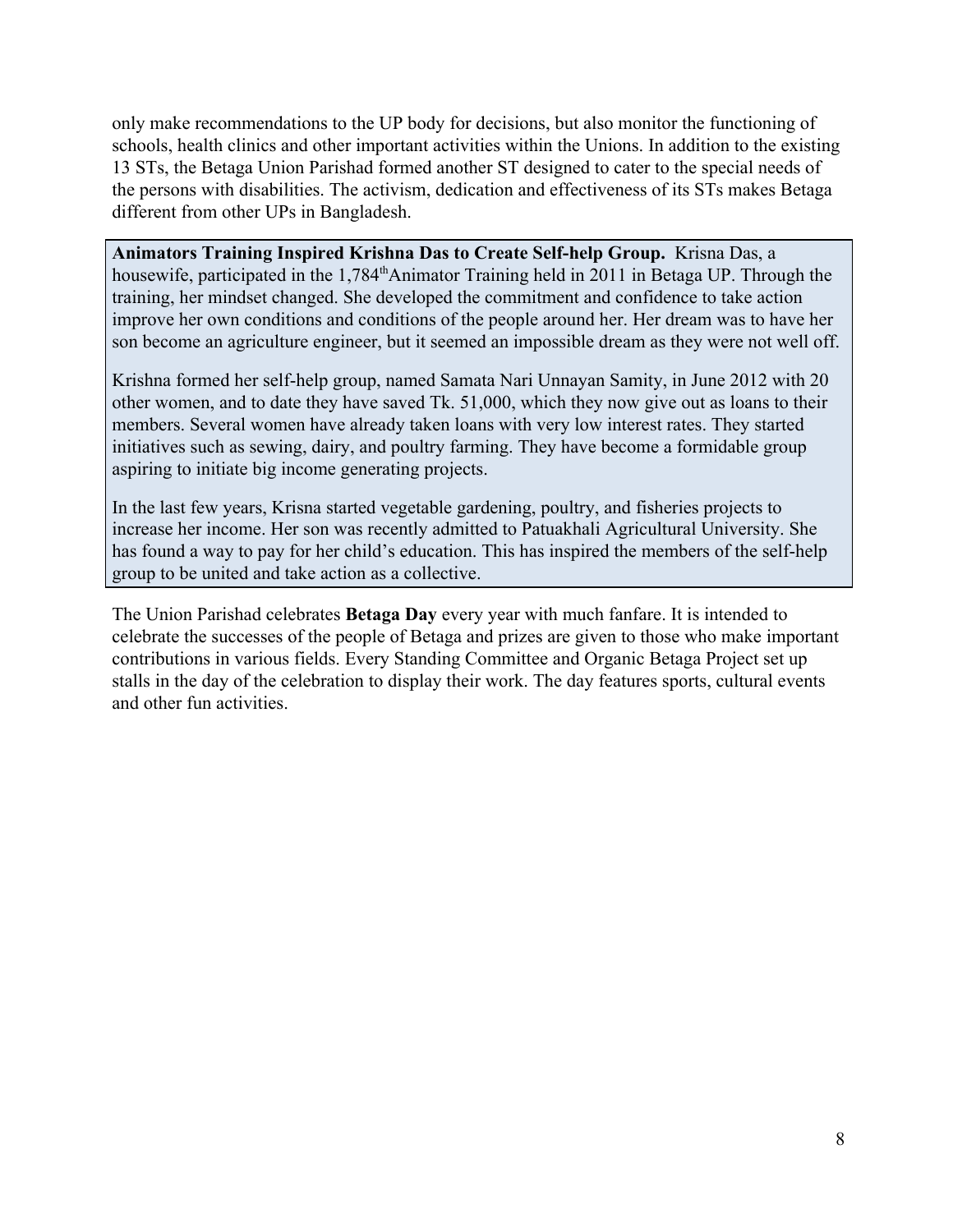#### **SDG Goals Activities and Outcomes** ● Betaga has no industrial employment as such. However, there are many 1 NO<sub>POVERTY</sub> self-employment activities in the Union. Some of the self-employment activities are generated by the skills training that THP volunteers had organized. At present 18% of the people of Betaga eke out their living from petty businesses. Savings catalyzed by self-help groups are used to finance self-employment activities. ● Betaga is ahead of other Unions of Bagerhat in poultry farming. It has 94 layer farms, 64 broiler farms and 28 duck farms. Total number of poultry and ducks in the Union are estimated to be 1,54,278 (Betaga Union Parishad Budget 2015-16). At present 300 families are involved in poultry production in the Union. A Poultry Farmers' Cooperative assist and regulate their activities. Everyday 70,000 eggs are sold from the Union to other areas. ● Fish farming is widespread in the Betaga. There are 785 ponds in the Union which produce approximately 70.64 tons of fish per year. In addition, Betaga has 924 shrimp farms and number of canals producing fish. The total fish production in the Union during 2015-16 was 1,050 tons. A total of 778 individuals are involved fish farming. Everyday fish farmers of Betaga send over two tons fish to other areas for sale. ● Dairy and cow rearing and goat farming are important sources of income for the people of Betaga. There are 13 registered dairy farms and 23 registered goat farms in the Union. The total number of cows in Betaga are approximately 3,784. The total amount of milk produced is 3000 litre milk everyday. ● Using the government sponsored employment generation scheme for the poor, 272 poor workers were employed in the past year for the construction of new roads, reconstruction of old roads, paved roadside development and drainage construction. • No one goes to bed hungry in Betaga. Although there has not been any 2 ZERO measurement of hidden hunger, no visible sign of malnutrition exists in the Union. Betaga is a food surplus Union, producing 3,117 tons and consuming 2,456 tons per year. It produces protein much more than its own needs. ● Betaga Union Parishad selected 925 families for receiving support under the social safety net schemes last year. From the selected persons, 355 persons (of whom 188 are women) received monthly 300 taka each as old-age pension, 221 divorced women/widows received monthly 300 taka each as allowance, 276 women received monthly 30 kg wheat/rice under the **Vulnerable Group Feeding** (VGF) program, 1,300 families get 10 kg rice each twice a year. In 2015-16, Union Parishad handed over 1,15,16,878 taka to 1166 persons under the government supported safety net scheme. ● Last year Union Parishad returned 60 tons of rice received under VGF because enough qualified people were not found in the Union.

# **SDG Related Achievements of Betaga Union**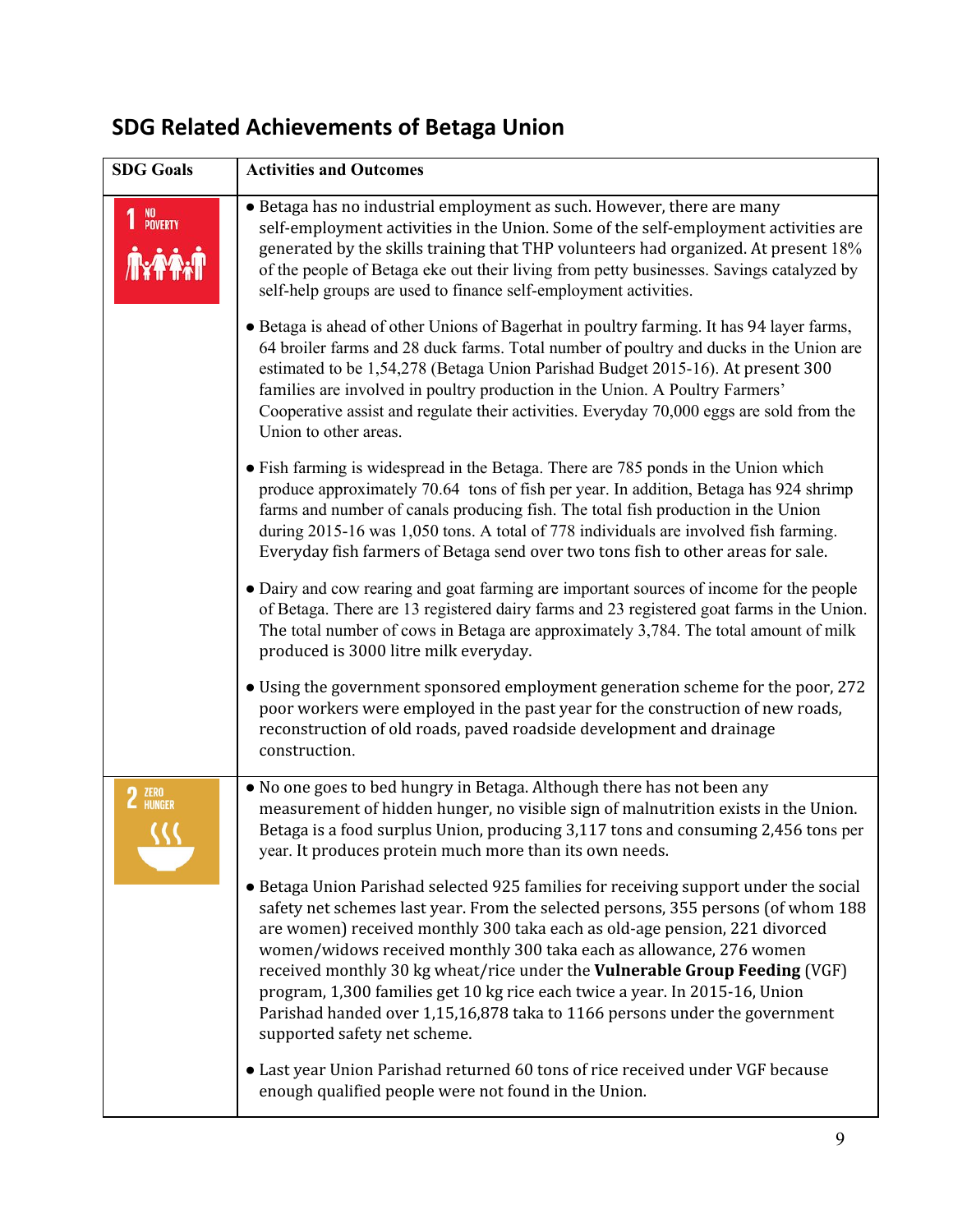| <b>GOOD HEALTH<br/>AND WELL-BEING</b><br>3 | • Betaga has three community clinics. Although the physical facilities of the clinics<br>are not very good and the medicines available are very limited, they function in a<br>transparent manner and provide useful services to the community. THP trained<br>volunteers are involved helping the clinics provide services to the people. Union<br>Parishad ensures financial contributions for clinics especially for safe delivery for<br>mothers. |
|--------------------------------------------|-------------------------------------------------------------------------------------------------------------------------------------------------------------------------------------------------------------------------------------------------------------------------------------------------------------------------------------------------------------------------------------------------------------------------------------------------------|
|                                            | • Members of the Standing Committee monitor conditions of sanitation and safe<br>drinking water, mother-child health and breast feeding conditions in the<br>community. Members of SCs also monitor the functioning of various health centers.<br>The THP volunteers motivate the families to use birth control measures.                                                                                                                             |
|                                            | • UP organizes free medical and eye camps every year to treat impoverished<br>patients.                                                                                                                                                                                                                                                                                                                                                               |
|                                            | • Schools arranges sports and and other competitions routinely. Cultural activities<br>are a regular phenomenon in the Union.                                                                                                                                                                                                                                                                                                                         |
|                                            | • A Mandap for congregation was set up for the Hindu community and dedicated to<br>the memory of martyrs of our war of liberation.                                                                                                                                                                                                                                                                                                                    |
|                                            | • 23 youth leaders of Betaga Union, supported by other volunteers, formed 2013<br>Muktodhara Society to carry out campaigns on water, sanitation and hygiene<br>related issues. They have been saving 50 Taka each per month, having saved 4,870<br>Taka so far. The Muktodhara Society supports the poor and serious students with<br>these savings.                                                                                                 |
| <b>4</b> QUALITY<br><b>4</b> Education     | • Education, especially improving the quality of education has been highest priority<br>of the Betaga Union Parishad. As part of this effort, the Union Parishad supported<br>the construction of three schools (two secondary and one junior high) with<br>resources received under various government schemes and its own resources, and<br>another junior high school is now under construction.                                                   |
|                                            | • The literacy rate of Betaga Union is 83%, which is much higher than the national<br>average. THP trained youth volunteers carry out adult literacy classes in the Union.                                                                                                                                                                                                                                                                            |
|                                            | • The Education Standing Committee has been playing critical role for improving the<br>quality of the education in the Union. Since 2011 it has been monitoring logistics<br>support to schools, functioning of the school management committees, ensuring the<br>hiring of qualified teachers, reducing the dropout rate and ensuring that schools<br>are safe for girls.                                                                            |
|                                            | • On the recommendation of the Standing Committee, Betaga Union Parishad<br>initiated Betaga Union Higher Education Support and Extension Project to help<br>poor and meritorious students with scholarships. The UP, under the leadership of<br>Mr. Swapan Das raised Tk. 47,11,420 for this purpose. The local educated and<br>wealthy members of the community donate funds to support this cause.                                                 |
|                                            | • Under this scheme, 15 students pursuing higher education in various institutions                                                                                                                                                                                                                                                                                                                                                                    |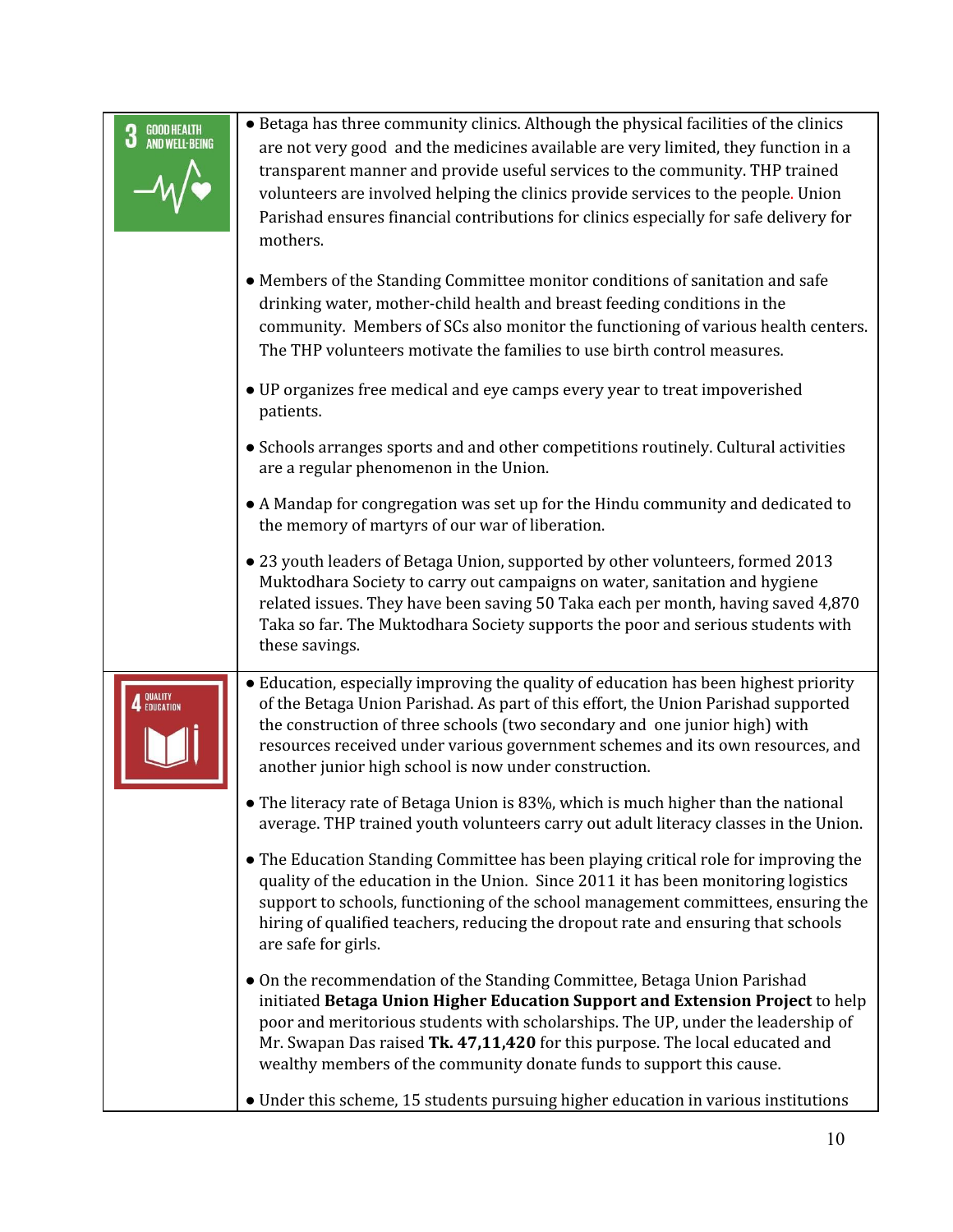|                                           | received as scholarship Tk. 43,000 per month in 2012; 23 students received Tk.<br>49,500 in 2013; 29 students received Tk. 59,500 taka in 2014; 29 students received<br>Tk. 63,000 in 2015; and 29 students received Tk. 73,000 in 2016. In 2014, the<br>Standing Committee started giving scholarships to Junior and Secondary School<br>students who score A+ marks.                                                                                                              |
|-------------------------------------------|-------------------------------------------------------------------------------------------------------------------------------------------------------------------------------------------------------------------------------------------------------------------------------------------------------------------------------------------------------------------------------------------------------------------------------------------------------------------------------------|
| <b>GENDER</b><br>EQUALITY<br>5            | · Union Parishad has taken a special initiative named Konnaa Bortica to encourage<br>girls to be enrolled in schools and stay in school, prevent child marriage, and<br>prevent violence and abuse of girls and women. Families who have one or more<br>daughters but no sons are covered under this program. The girls are given<br>education support until age 18 and their families are given support under various<br>social safety net schemes.                                |
|                                           | • Last year the Union Parishad carried out a survey and found that 5 beneficiaries of<br>VGF were involved in child marriage, and their food assistance was cancelled to set<br>an example for the community.                                                                                                                                                                                                                                                                       |
|                                           | • THP trained volunteers and the relevant ST not only carry our campaigns against<br>child marriage, but also take the help of authorities to stop such marriage. They<br>also work with marriage registrars for this purpose.                                                                                                                                                                                                                                                      |
| <b>CLEAN WATER</b><br>AND SANITATION<br>6 | • Union Parishad has created a fund of Tk. 23,00,000 to ensure access to safe and<br>affordable drinking water and sanitation for the community people. Again, this<br>money was raised from the wealthy individuals who have roots in Betaga.                                                                                                                                                                                                                                      |
|                                           | • All the people of Betaga have access to safe drinking water. As part of it initiative to<br>ensure safe water, Union Parishad supplied piped water to 400 families.                                                                                                                                                                                                                                                                                                               |
|                                           | • Every family in Betaga has access to sanitary latrines. The UP, with the help of<br>HYSAWA fund, set up 30 community latrines along with the supply of safe water. It<br>has also created a rolling fund of Tk. 11,00,000, which it has been loaning out<br>without interest to the community members to upgrade their sanitary latrines.                                                                                                                                         |
| ENERGIA ASEOUIBI<br>I NO CONTAMINANT      | • At present, 52 families and business houses use solar energy. Union Parishad is<br>involved in the making it happen.                                                                                                                                                                                                                                                                                                                                                              |
|                                           | • All the households have access to electricity provided by the Palli Biddut Samity.                                                                                                                                                                                                                                                                                                                                                                                                |
|                                           | • Betaga Union Parishad has been encouraging income generation from<br>non-agricultural sources, especially using modern digital technology. The Betaga<br>Union Digital Centre (UDC) is quite active not only to creating income from<br>non-traditional sources for a group of young entrepreneurs, but also provide many<br>useful services to the citizens using internet. According to the UP, from July 2015<br>through June 2016, the earning from the UDC was Tk. 1,79,426. |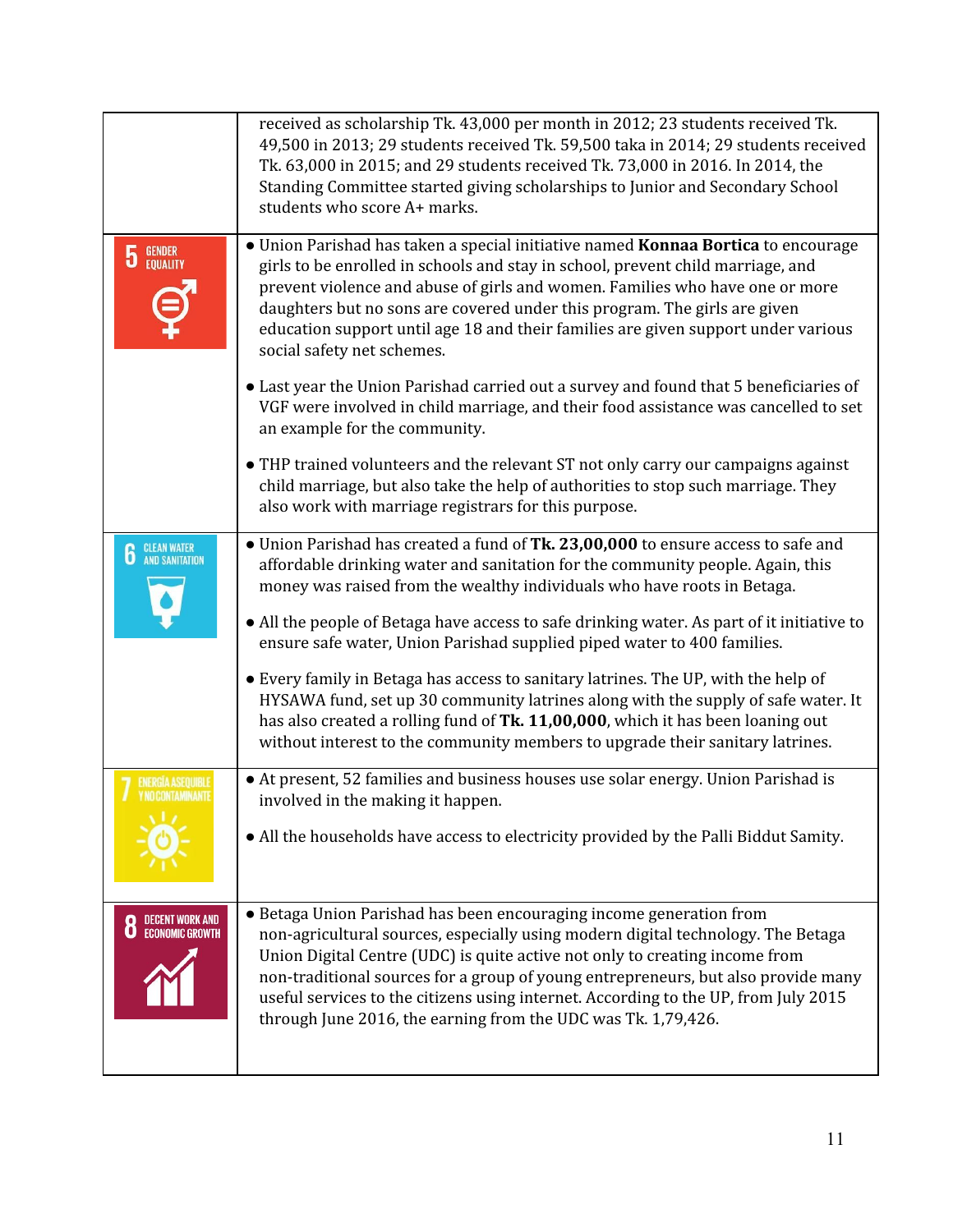| <b>INDUSTRY, INNOVATION</b><br><b>AND INFRASTRUCTURE</b> | • With the help of Annual Development Program (ADP) grants, other government<br>grants, support from the LGSP project and Zila Parishad (district level elected<br>body), Bataga Union Parishad has developed the necessary infrastructure and<br>carried out development work throughout the whole Union. Part of these resources<br>were received in the form of rice and wheat. The total amount spent on<br>development work during the 2015-16 (until May) was Tk. 1,11,33,721.                                                                                                                                                                                                                                                                                                                    |
|----------------------------------------------------------|---------------------------------------------------------------------------------------------------------------------------------------------------------------------------------------------------------------------------------------------------------------------------------------------------------------------------------------------------------------------------------------------------------------------------------------------------------------------------------------------------------------------------------------------------------------------------------------------------------------------------------------------------------------------------------------------------------------------------------------------------------------------------------------------------------|
|                                                          | • Religious institutions of both Muslim and Hindu communities received support<br>from the UP for infrastructure development.                                                                                                                                                                                                                                                                                                                                                                                                                                                                                                                                                                                                                                                                           |
| 15 LIFE                                                  | • The UP has taken participatory social forestry initiatives since 1998-99. This is<br>designed to protect the environment, preventing soil erosion and also create<br>income for the Parishad. As a result of this initiative, the whole Union has become<br>green. The UP has so far planted 60,000 trees and last year earned about Tk.<br>6,00,000 from the sale of the pruned branches.                                                                                                                                                                                                                                                                                                                                                                                                            |
|                                                          | • Organic Betaga is a unique initiative of the Union Parishad. Under this initiative<br>farmers are producing organic food and vegetables in nearly 60 acres of land using<br>vermiculture and other non-chemical fertilizers with support from the Upazila<br>Agriculture Extension Department. The Department is also taking initiative to set<br>up separate market for these products.                                                                                                                                                                                                                                                                                                                                                                                                              |
|                                                          | • The Department is also helping the individual farmers throughout the Union to<br>produce products without pesticides. The Union level agriculture functionaries<br>visit the farmers regularly. There are 13 Integrated Pest Management (IPM) and a<br>number of Integrated Crop Management (ICM) clubs, with 25 to 50 members, who<br>receive regular training for producing safe food. THP trained volunteers have been<br>helping in this effort.                                                                                                                                                                                                                                                                                                                                                  |
|                                                          | • People with influence used to cultivate Bagda shrimp in the land of the farmers<br>using salt water, which would destroy the cultivable land. They were driven out by<br>the collective efforts of the farmers. Now farmers themselves produce different<br>types of fish using sustainable process.                                                                                                                                                                                                                                                                                                                                                                                                                                                                                                  |
|                                                          | • The UP has invested Tk. 2,00,000 to support the farmers to produce 100% organic,<br>safe, healthy, pesticide-free fruits and vegetables for customers. It has also invested<br>money to import new varieties of saplings such as for producing coconut.                                                                                                                                                                                                                                                                                                                                                                                                                                                                                                                                               |
| PEACE, JUSTICE<br>AND STRONG<br>INSTITUTIONS             | • The Union Parishad, under the leadership of Swapan Das, played the catalytic role<br>in the progress of Betaga Union. It not only worked as a team but also worked in a<br>transparent and accountable manner. In fact, good governance has been an<br>important priority of the Parishad. Regular Ward Shava and Open Budget Meetings<br>have been the means through which transparency and accountability have been<br>been practiced in the Union. Inclusive decision making has been the hallmark of the<br>Betaga Union. THP trained volunteers played important role for the<br>implementation of SDG 16 in the Union. People's participation was ensured<br>through the activism and effectiveness of 14 Standing Committees, which also<br>includes people from opposition political parties. |
|                                                          | • Betaga Union Parishad, with assistance of its 14 STs, delivered the services that                                                                                                                                                                                                                                                                                                                                                                                                                                                                                                                                                                                                                                                                                                                     |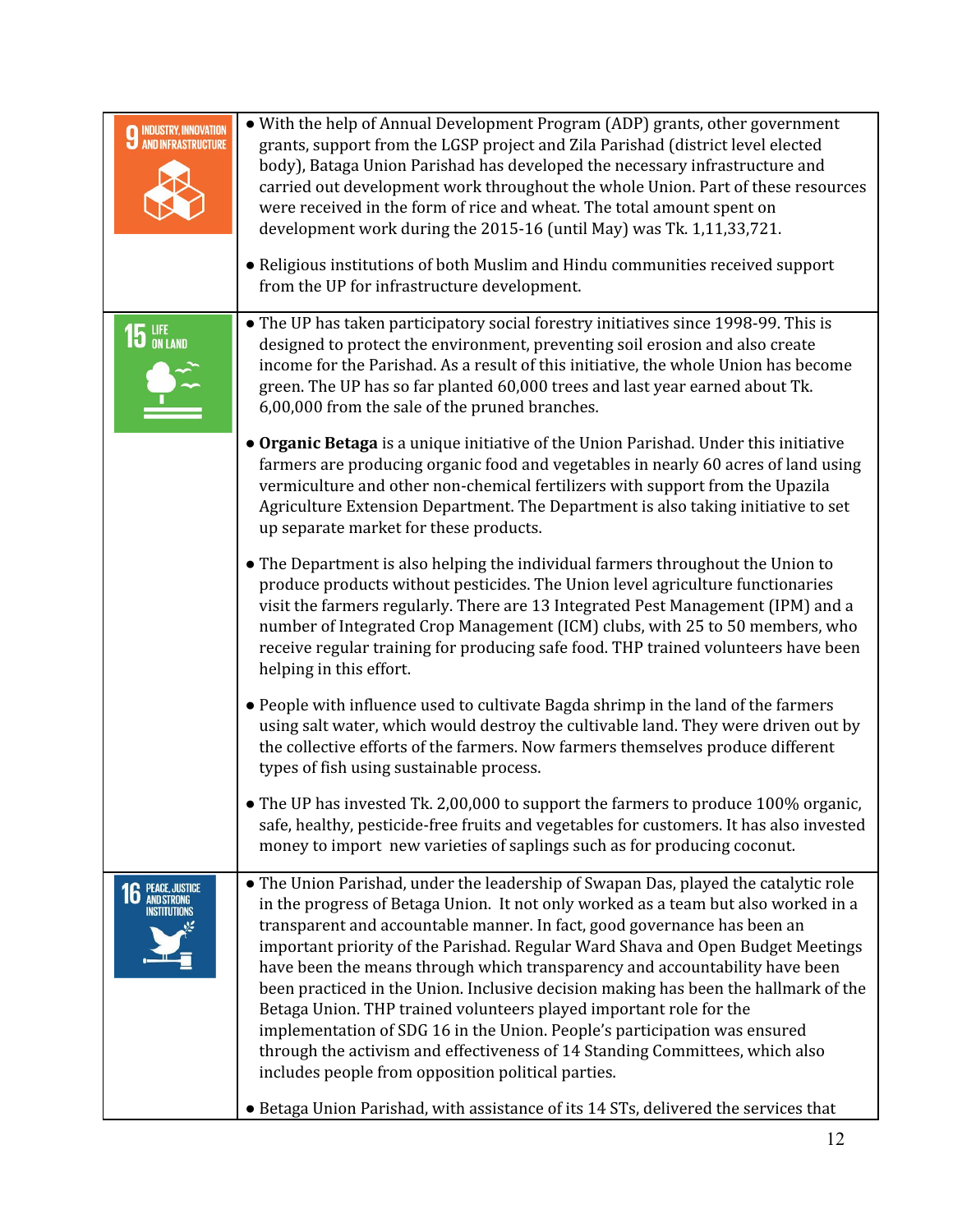|                               | citizens are entitled to from the Union. People receive the services irrespective of<br>caste, creed and religion, which ensures social justice.<br>• All births and marriages are regularly registered in Betaga Union.                                                                                                                                 |
|-------------------------------|----------------------------------------------------------------------------------------------------------------------------------------------------------------------------------------------------------------------------------------------------------------------------------------------------------------------------------------------------------|
|                               |                                                                                                                                                                                                                                                                                                                                                          |
|                               | • There is no sectarian or political violence in Betaga. In fact, peace and harmony<br>prevail in Betaga. There is also no political interference from the ruling party over<br>the activities of the UP.                                                                                                                                                |
|                               | • The holding tax collected by UP is assessed in participatory manner. In this process,<br>the defeated candidates who contested elections and against the Chairmen and<br>Members and local civil society members are involved. They assess the tax in<br>consultation with the property owners. The tax collection of the Union is 100%<br>every year. |
|                               | • The Village Court is functional in Betaga and ensures justice.                                                                                                                                                                                                                                                                                         |
| PARTNERSHIPS<br>For the Goals | • Betaga Union has internet service. The internet service is used in the Union Digital<br>Centre, which is actively providing very useful services to the citizens.                                                                                                                                                                                      |
|                               | • Every family of Betaga has at least one mobile phone.                                                                                                                                                                                                                                                                                                  |

# **An Inspiring Example to Follow**

Although we are into the second year of SDG era, Betaga Union Parishad already achieved some of the SDGs and on its way into achieving others. This has been possible by the gender-focused community-led development initiative created through the partnership of the people of the Union, their elected representatives, a group of volunteers acting as civil society from the ground up and the government functionaries responsible for empowering the citizens with services they deserve to have. The transformative leadership of the Union Parishad and particularly its Chairman has made the successes of Betaga a reality.

The achievements of the Betaga Union owe much to a functional, active and transparent Union Parishad and effective Standing Committees. It is also largely due to the integrated approach, society-wide mobilization and campaigns carried out jointly by the UP and a group of THP trained volunteers acting as ground level civil society. The assistance of various government functionaries made critical contributions in this endeavor. The creation of an SDG Union is not a money centered or staff-driven initiative, the constitutionally mandated body, namely the Union Parishad, took ownership of it and the entire community is involved in it. It is a low cost venture which likely will be sustained. No one is also likely to be left behind in the process of creation of SDG Union. Since in this initiative, people of all color, creed, religion and political persuasion work together for better collective future, it is likely to mitigate conflict and promote peace and harmony among the people.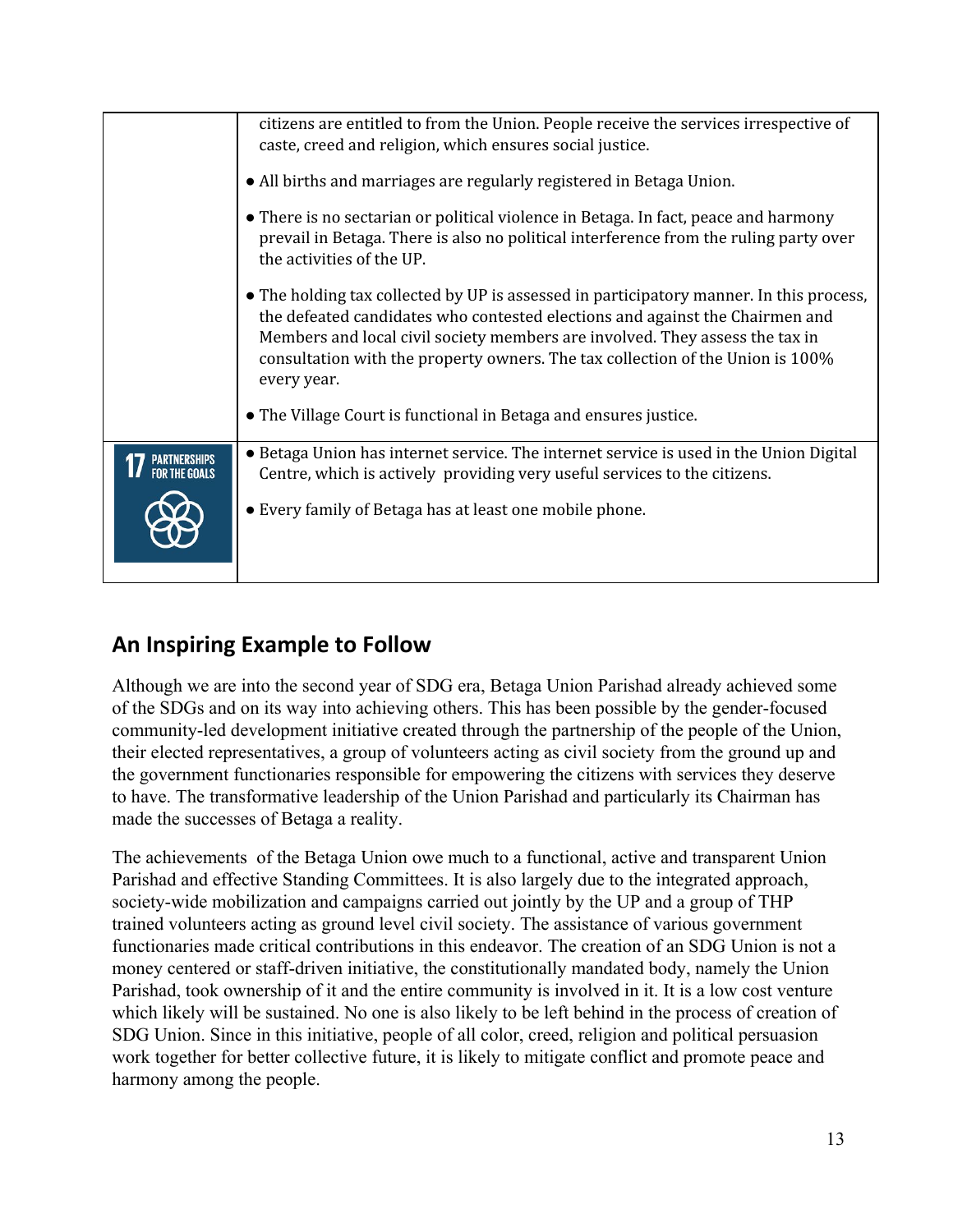# **Towards a National Program to Leave No Citizen's Voice Behind**

The MDGs were designed to get us halfway to a world free from hunger and poverty. The SDGs aspire to finish the job. This makes it necessary to transform promising gender-focused community-led development approaches such as the SDG Union Strategy into full national programs. Since the process of achieving the 2030 goals will take many years, we recommend that Bangladesh **take urgent steps** to bring gender-focused community-led development to all unions by 2020. This is consistent with the recommendations of the well known study by Jachimowicz, Chafik, Munrat, Prabhu, & Weber (2017) that the policy to end poverty "should move beyond a sole focus on the low-income individual and instead provide additional emphasis on the low income community." Bangladesh's broad collection of NGOs possess the skilled facilitators and trainers needed for such a community-based approach. Other countries, such as South Korea, Afghanistan, the Philippines, Indonesia, Kenya and Brazil have already done this to great effect, and Bangladesh can do the same.

**Policy Recommendations:** To enable Unions to fully implement their constitutional responsibilities in key sectors required to achieve the SDGs, we recommend the following:

- 1. Further devolution of public resources, ensuring UPs manage at least 20%. Currently, only 18% of public resources are devolved across all sub-national levels.
- 2. Devolution of all the government functionaries who work at the Union level and additional personnel to work with Standing Committees.
- 3. High-level mandates for line ministry personnel to embrace the concept of active citizen participation in the activities of Union Parishads, including training in gender-focused, community-led development.
- 4. International support for strategic planning at the district level between District level government officials and NGOs for campaigns to mobilize active citizenry and Ward Shava participation in every Union.

# **References**

Bangladesh Ministry of Local Government, Rural Development & Cooperatives. *Local Government (UP) Act of 2009 (Amended 2010)*. Retrieved from http://www.lgd.gov.bd/LGD\_FILES/local\_government\_union\_parishad\_act2009.pdf

Betaga Union Parishad (2016) (2015), Budget 2015-16 and Budget 2014-15, [www.betagaup.bagerhat.gov.bd.](http://www.betagaup.bagerhat.gov.bd/) (in Bangla)

Betaga Union Parishad (2016), The Standing Committee on Agriculture, Fisheries, Animal Resources and Economic Development, [www.betagaup.bagerhat.gov.bd.](http://www.betagaup.bagerhat.gov.bd/) (In Bangla)

Betaga Union Parishad (2016) (2015), Budget 2015-16 and Budget 2014-15, [www.betagaup.bagerhat.gov.bd.](http://www.betagaup.bagerhat.gov.bd/) (In Bangla)